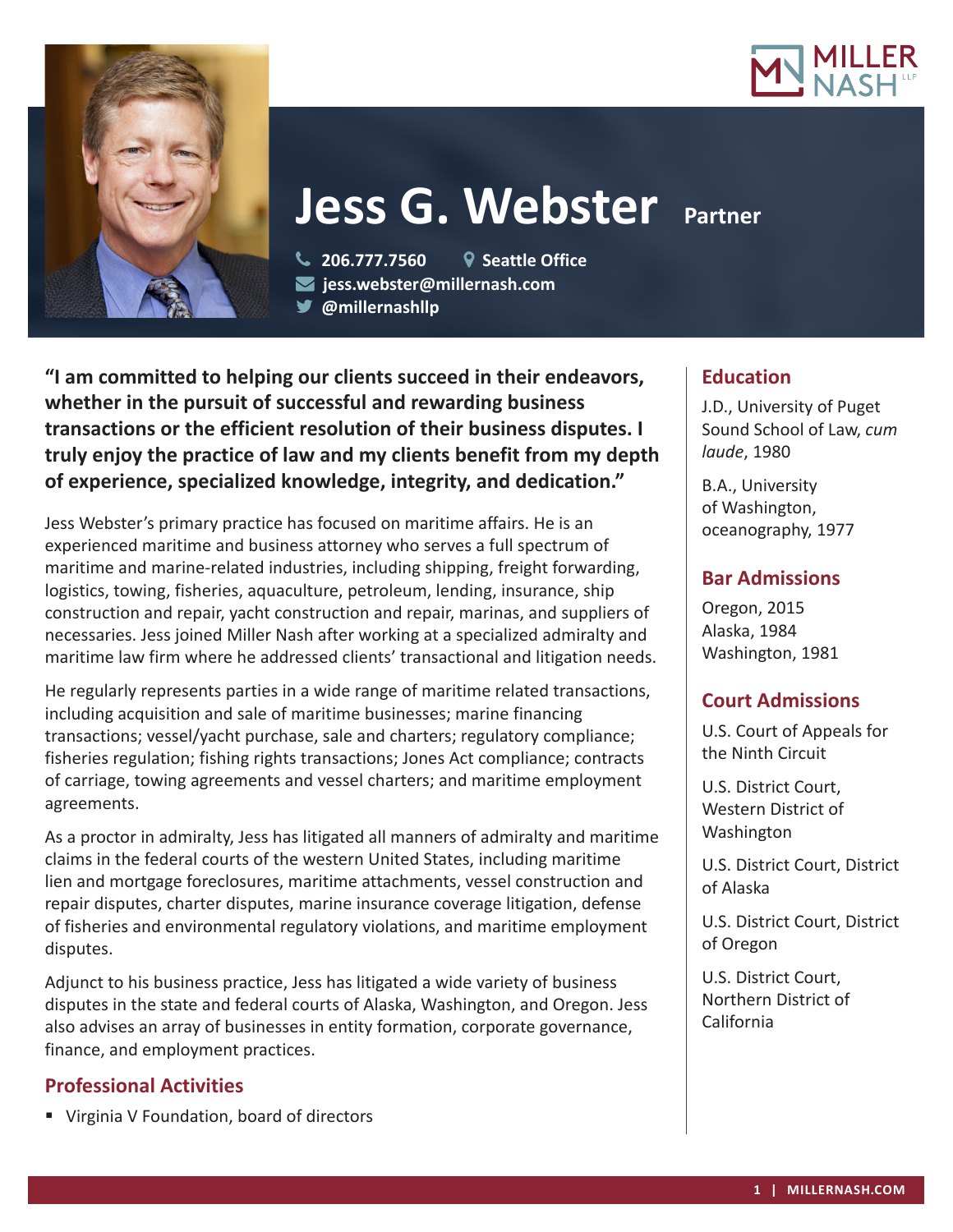

## **Representative Experience**

#### **Litigation**

- Represented international fuel supplier in all ports of western United States for arrests of ocean-going vessels to enforce maritime liens for necessaries and recover accounts due.
- Represented commercial lender in bringing multi-district foreclosure action against fleet of commercial fishing vessels and appurtenant fishing rights, followed by collaborative sales of assets with full resolution of secured debt.
- Represented commercial lender in foreclosure of preferred mortgage of vessel and security interests in tangible and intangible property.
- Represented charterer of commercial vessel in defense of claims for breach of charter and alleged elder financial abuse.
- Represented uninsured owner of sunken yacht in negotiations and subsequent litigation resulting from sinking.
- Represented a vessel owner with issues on grounding, break-up, and loss of a large seafood processing ship on a remote island in Alaska. Representation included OPA 90 oil spill response; salvage efforts; defense of vessel owner in action by State and native corporation for wreck removal and damages; and prosecution of insurance coverage claims against delinquent London underwriters for loss and wreck removal.
- Represented vessel owner in all aspects of sinking of saturation dive support vessel in a Singapore shipyard. Representation included immediate sinking response activities, presentation and resolution of insurance claims for hull loss and liabilities arising from sinking, and pursuit of claims against shipyard for sinking of vessel. Resulted in successful resolution of all claims through mediation in London, England. This matter involved close coordination with affiliate counsel in Singapore and London.
- Team defense of manager of refit for superyacht/oceanographic research vessel. Claims exceeded \$11 million for mismanagement and resulted in defense judgment in favor of manager, recovery of management fees due, and all costs, expenses, and attorney fees.
- Prosecution of claims for breach of warranty on purchase of deep water construction vessel before Society of Maritime Arbitrators, Inc., NY, NY.
- Represented yacht owner in arbitration of claims for multiple defects in construction of yacht and resulted in successful arbitration award against successive owners of yacht manufacturer and individual owner for full amounts claimed, plus all costs, expenses, and attorney fees.
- Representation of vessel owner in litigation with shipyard arising from conversion of vessel from oil industry support vessel to factory trawler, resulting in judgment for owner for costs of repairs, costs, and attorney's fees.

#### **Transactional**

- **Represented estate in negotiation and sale of large yacht construction business.**
- Represented early investor/employee of cannabis processing business in negotiated resolution of claim for stock initially denied to employee due to mischaracterization of status of employee in plan of merger.
- Represented multiple marina operators in addressing delinquent moorage accounts and derelict or abandoned vessels.
- Advised multiple commercial fishing businesses with respect to acquisitions, sales, chartering, fishing rights transactions, and employment issues.
- **Represented owner and operator of assisted living facility HUD refinancing.**
- Represented owners and charterers in negotiations and drafting of time, voyage and demise charters; master services agreements for oil industry vessel employees; and vessel management, manning, and services agreements.
- **Paramers 2** Represented numerous commercial lenders in negotiation and preparation of marine loan documentation.